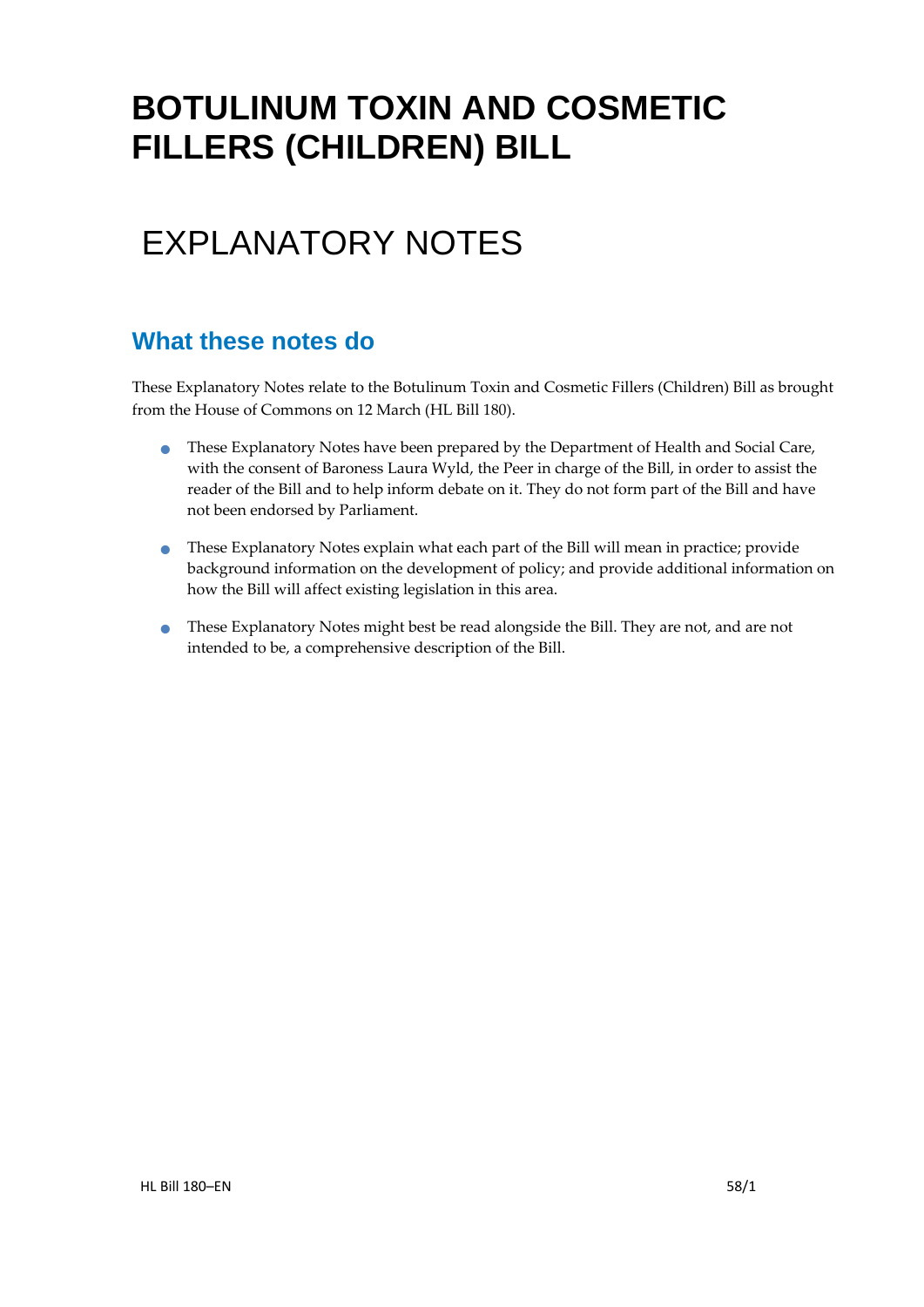### **Table of Contents**

| Subject                                                          | Page of these Notes |
|------------------------------------------------------------------|---------------------|
| Overview of the Bill                                             | $\overline{2}$      |
| Policy background                                                | $\overline{2}$      |
| Territorial extent and application                               | 3                   |
| <b>Commentary on Provisions of the Bill</b>                      | $\overline{4}$      |
| Clause 1: Offence of administering certain substances to a child | 4                   |
| Clause 2: Offence by persons carrying on a business              | 4                   |
| Clause 3: Offences by bodies corporate                           | 5                   |
| Clause 4: Enforcement                                            | 6                   |
| Clause 5: Power to make consequential provision                  |                     |
| Clause 6: Extent, commencement and short title                   | 6                   |
| <b>European Convention on Human Rights</b>                       | 6                   |
| <b>Financial Implications of the Bill</b>                        | 7                   |
| Parliamentary Approval for Financial Costs                       | 7                   |
| <b>Related Documents</b>                                         | 7                   |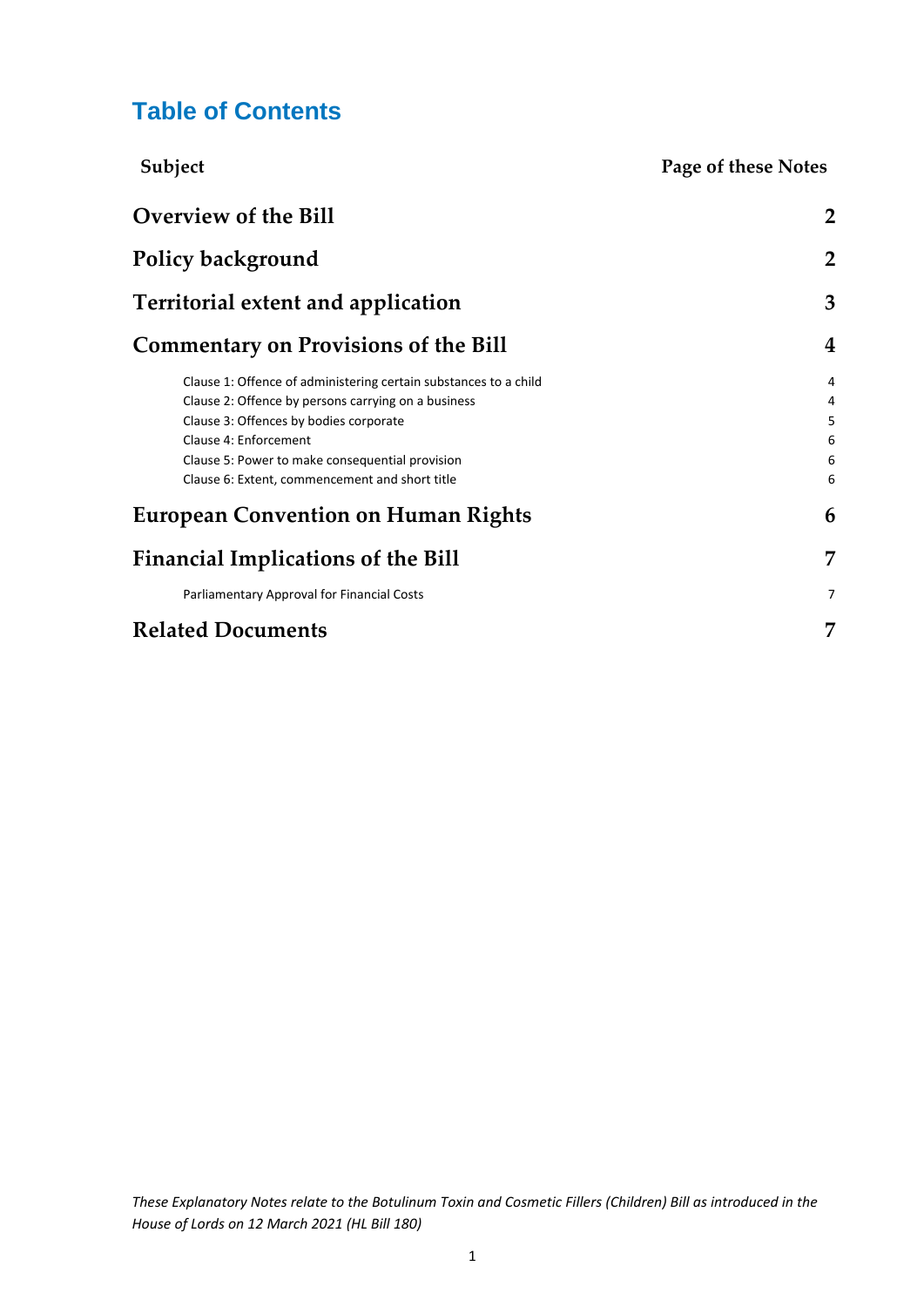# <span id="page-2-0"></span>**Overview of the Bill**

- 1 The purpose of the Botulinum Toxin and Cosmetic Fillers (Children) Bill is to prohibit specific cosmetic procedures being performed on young people under the age of 18 years old (U18s) in England, except under the directions of a doctor.
- 2 The policy intends to safeguard children from the potential health risks of botulinum toxins and cosmetic fillers (commonly known as 'dermal fillers'). The procedures will still be available to U18s from a limited range of registered health professionals (doctors, dentists, pharmacists, nurses) where there is an assessed medical need.
- 3 The Bill also imposes a duty on businesses to ensure they do not arrange or perform the procedures on U18s, enforced by a local authority regulatory regime.
- 4 The Bill contains six Clauses covering the following matters:
	- Offence of administering certain substances to a child
	- Offence by persons carrying on a business
	- Offences by bodies corporate
	- Enforcement
	- Consequential amendments
	- Extent, Commencement and Short Title

## <span id="page-2-1"></span>**Policy background**

- 5 In January 2012, Sir Bruce Keogh was asked by the then Secretary of State to carry out a review of the regulation of cosmetic interventions following the Poly Implant Prothèse (PIP) breast implants scandal. The review's recommendations were published in April 2013. <sup>1</sup> The Government welcomed the findings of the review and the government response, published in February 2014, accepted the majority of its 40 recommendations. The Department subsequently worked with stakeholders to implement the recommendations.
- 6 In the intervening years there has been a growing prevalence and normalisation of nonsurgical cosmetic procedures, arguably associated with the rise in social media and the increasing accessibility and affordability of providers on the high street as technologies and products in this field have advanced.
- 7 The 2017 Conservative manifesto contained a commitment to ensure the effective registration and regulation of those performing cosmetic interventions. The Department has been working with stakeholders to explore the regulation of premises, practitioners, products and consumer safeguards. This includes work to assess whether there are adequate safeguards and regulation of practitioners who perform some of the more invasive cosmetic procedures.
- 8 Currently, children, in the same way as adults, may access botulinum toxin (a Prescription Only Medicine, regulated by the Medicines and Healthcare Regulatory Agency (MHRA)) and cosmetic filler procedures on the commercial market without a medical or psychological assessment. Practitioners do not need to be medically qualified to perform the procedures and there are no mandatory competency or qualification frameworks related to their administration.

<sup>&</sup>lt;sup>1</sup> Department of Health and Social Care (2013[\) Independent report: Review of the Regulation of Cosmetic Interventions](https://www.gov.uk/government/publications/review-of-the-regulation-of-cosmetic-interventions)

*These Explanatory Notes relate to the Botulinum Toxin and Cosmetic Fillers (Children) Bill as introduced in the House of Lords on 12 March 2021 (HL Bill 180)*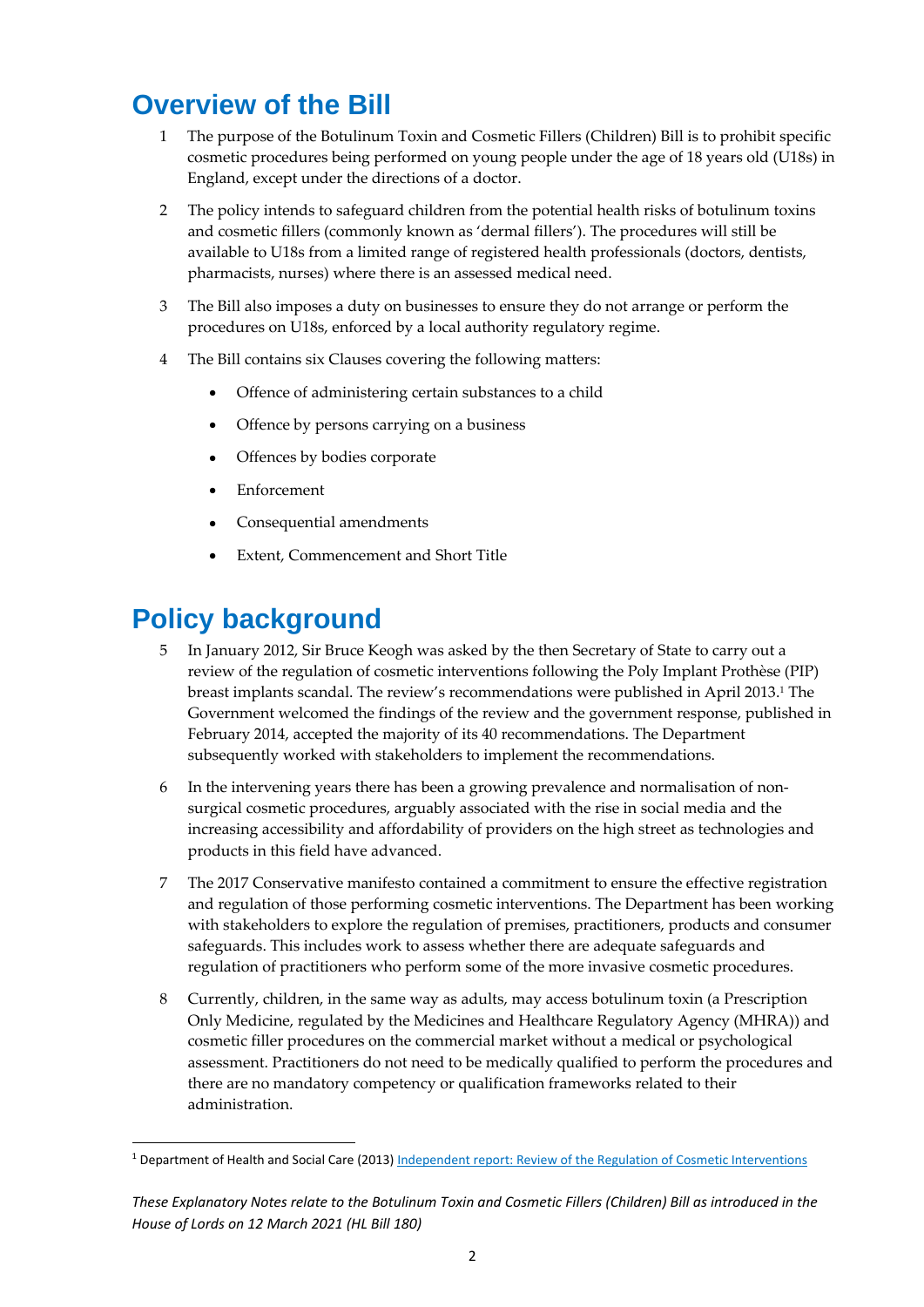- 9 The potential health risks of the procedures include blindness, tissue necrosis, infection, scarring and psychological impacts.
- 10 Within this context, there are ethical considerations about the extent to which U18s have the emotional and mental maturity to give their informed consent to these invasive procedures, given the health impacts and limited standards framework which apply to their provision.
- 11 A targeted policy restricting access to treatments by U18s as a particularly vulnerable group in society is considered a justifiable and proportionate response to the potential health risks.
- 12 The age restriction has been set at 18 years old. This aligns with age restrictions in England on other comparable body modifications which carry health risks, such as tattooing, sunbed use, teeth whitening, and intimate piercing (in Wales).
- 13 There is provision in the Bill allowing for the continued use of both treatments on U18s under the directions of a doctor. To practise in the UK, doctors must be registered and hold a licence to practise with the General Medical Council, the regulator of doctors. The GMC publishes standards of practice and guidance for doctors, including Good Medical Practice, which covers consent, the treatment of patients under 18 years old and safeguarding vulnerable patients. It also publishes specific ethical guidance for doctors performing cosmetic procedures which requires doctors to only perform cosmetic treatments that are assessed as being in the best interests of their patient. Once a treatment has been approved by a doctor, the Bill then limits the carrying out of these two procedures to dentists, doctors, nurses and pharmacists. As registered health professionals these professions are bound by the standards and guidance of their regulators and must only carry out the procedures when they are within the scope of their professional competence. This model is designed to ensure a high degree of patient safety measures and safeguards are secured in statute for young people undergoing the procedures.
- 14 In line with convention on handout private members' bills there has been no public consultation on the policy. Department officials have consulted with a range of industry stakeholders from both the medical, beauty and pharmaceutical sectors, and there is universal support for the principle of introducing an age restriction on these procedures. There is also support for limiting the range of practitioners that the approved procedure may then be delegated to (doctors, dentists, nurses and pharmacists) and limiting their administration to circumstances where there is an assessed medical need.
- 15 The provisions in this Bill seek to protect children and young people from the potential health risks of the procedures by controlling their access within a restricted framework that safeguards patient safety.

### <span id="page-3-0"></span>**Territorial extent and application**

- 16 This Bill relates to public health which is devolved. The Bill applies to procedures carried out or arranged to be carried out in England only.
- 17 Clause 6(1) provides for England and Wales extent. However, subsection (2) provides for the amendment of the Consumer Rights Act 2015 to have wider extent, as the provision being amended extends to England and Wales, Scotland and Northern Ireland. The wider extent does not affect the fact that the offence and duty are only applicable to conduct in England.
- 18 Clause 5 needs to have United Kingdom extent. Consequential amendment is needed to the Human Medicines Regulations 2012 SI 2012 /1916 which extends to Great Britain. Moreover, Westminster makes medicines legislation for Northern Ireland with the permission from Northern Ireland so a legislative consent motion will be sought for the amendment to the Human Medicines Regulations 2012.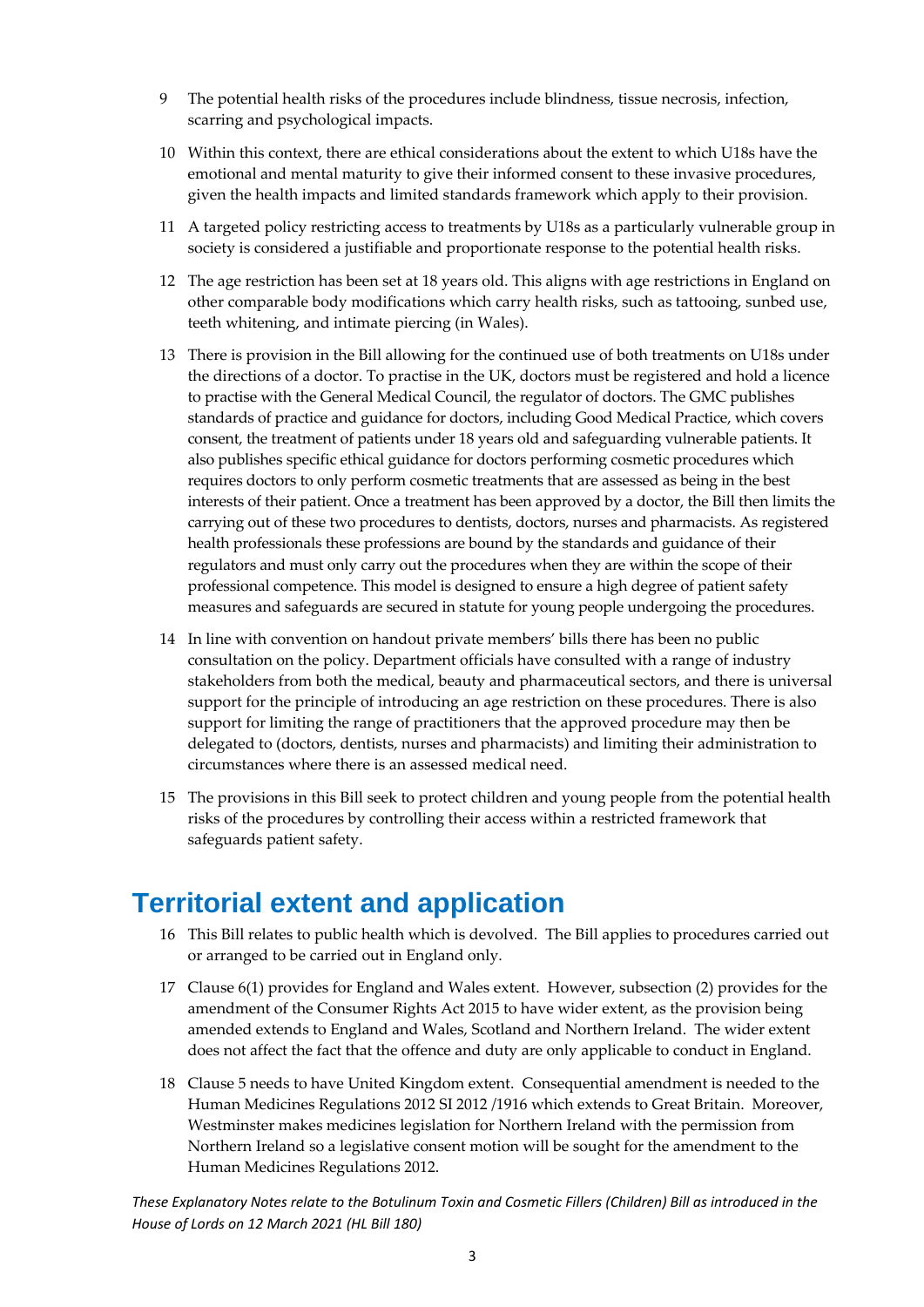# <span id="page-4-0"></span>**Commentary on Provisions of the Bill**

#### <span id="page-4-1"></span>Clause 1: Offence of administering certain substances to a child

- 19 Subsection (1) makes the administration of botulinum toxin and cosmetic fillers by injection on a person under the age of 18 years old an offence.
- 20 Botulinum Toxin is a Prescription Only Medicine, regulated by the Medicines and Healthcare Regulatory Agency (MHRA).
- 21 Subsection (2) provides a definition of the type of substances considered to be a 'filler' for the purposes of the legislation. The definition set out in the Bill captures all and any substances that are inserted into the body with the intention of producing a filling effect to change appearance (see subsection (3)).
- 22 Subsection (3) defines when a substance used for dermal or mucous membrane filling would be taken to have been administered for a cosmetic purpose and therefore when its use could result in an offence being committed. Filler products can be used for medical treatment or for aesthetic purposes. The Bill only captures the substances being used or arrangements being made for their use when they are for a cosmetic purpose, enabling the products' continued use on U18s for medical purposes. The intent and resulting outcome behind the administration or arranging for the administration of the substance inserted is established in this subsection.
- 23 Subsection (4) outlines the statutory defences for a person charged with the offence described in subsection (1) of administering botulinum toxins or a cosmetic filler to a person under 18.
- 24 Subsection (4)(a) sets out that a medical practitioner (doctor) registered with the General Medical Council may administer botulinum toxin or a filler by way of injection to a person under the age of 18 without committing an offence. This enables the procedure to be both approved and delivered by a single practitioner where appropriate. Doctors should, as per their usual practice, follow guidance and standards issued by their regulator, the General Medical Council, when considering the use of either product types. Enforcement officers, as with any agency or member of the public, may escalate concerns about a medical practitioner's fitness to practise to the regulator, who will conduct an investigation.
- 25 Subsection (4)(b) sets out that a limited number of regulated health professions may administer botulinum toxin or fillers by way of injection on U18s. They must only offer or administer these substances to a patient under the age of 18 years old when they are acting under the directions of a doctor registered with the General Medical Council. The eligible registered health professions who may raise a statutory defence to prosecution on this basis are listed at subsection (7): nurses, dentists or pharmacists. This allows a person to be assessed for one of the named procedures approved by a doctor, then seek a referral either through NHS services (where appropriate and available) or make a private arrangement with a health professional from one of the listed categories, ensuring an appropriately trained and qualified practitioner may conduct the procedure.
- 26 Subsections (4) and (5) sets out an evidentiary burden on the defendant whereby the defence must raise evidence to put the matter in issue and the prosecution must then disprove it beyond all reasonable doubt.
- 27 Subsection (6) sets out that a person who commits an offence is liable on summary conviction to an unlimited fine.

#### <span id="page-4-2"></span>Clause 2: Offence by persons carrying on a business

28 Subsection (1) sets out that a person who carries on a business (a "business owner") commits an offence if a person, other than a doctor, or a regulated health professional acting in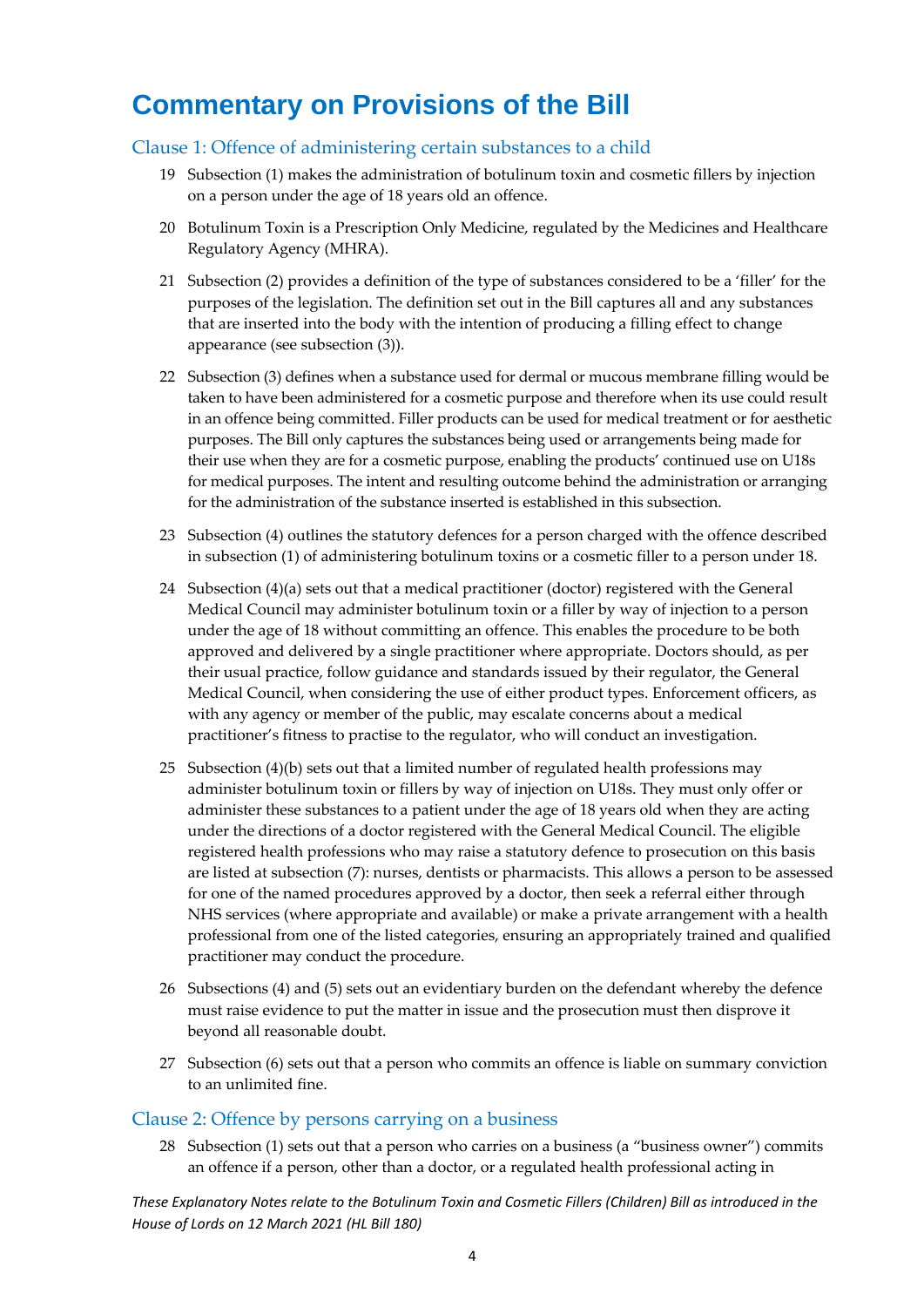accordance with the directions of a doctor, administers botulinum toxin or a filler by way of injection for a cosmetic purpose to a person under the age of 18 years old, in England.

- 29 Subsection (1)(b) sets out that a business owner commits an offence if they, or someone acting on their behalf (which may include a business owner's employees, a self-employed person contracted to work for the business owner, a member of staff from an agency or a person gaining unpaid work experience with the business), makes arrangements for botulinum toxin or a filler to be administered by injection for a cosmetic purpose to a person under the age of 18 years old, in England. This would cover, for example making an appointment, or agreeing via digital or social media to undertake the procedure. This would not apply where the arranged procedure will be administered by a doctor, or a regulated health professional acting in accordance with the directions of a doctor.
- 30 By making it an offence for arrangements to be made to administer one of the products covered by the legislation to a person aged under 18, prosecutions are able to be brought even where the person aged under 18 did not go on to have the procedure administered because, for example, the person changed their mind or an enforcement agency intervened.
- 31 Subsection (2) defines when a substance used for dermal or mucous membrane filling would be taken to have been administered for a cosmetic purpose and therefore when its use could result in an offence being committed. Filler products can be used for medical treatment or for aesthetic purposes. The Bill only captures the substances being used or arrangements being made for their use when they are for a cosmetic purpose, enabling the products' continued use on U18s for medical purposes. The intent and resulting outcome behind the administration or arranging for the administration of the substance inserted is established in this subsection.
- 32 If a person carrying on a business fails to comply with the requirements in subsection (1), that person commits a criminal offence punishable on summary conviction by an unlimited fine (subsection (3)). The offence is a strict liability offence, which means that the business owner commits the offence if a person aged under 18 is administered, or arrangements are made for the administration of one of the substances covered by the Bill for a cosmetic purpose. However, the strictness of this approach is tempered by the availability of a 'reasonable precautions and due diligence defence' (subsection (4)). If a business owner can demonstrate that they took all reasonable precautions and exercised all due diligence, then the business owner has a defence to the offence. So, for example, the business owner may show that the business has a strict policy requiring proof of a person's age before allowing any appointments to be booked for the injection of one of the substances covered in the legislation, and that the policy was properly implemented but was circumvented by a high quality fake 'proof of age' document which would fool a reasonable person.

#### <span id="page-5-0"></span>Clause 3: Offences by bodies corporate

33 This Clause provides that, if an offence under this Bill, which is committed by a body corporate is committed with the consent or connivance of, or is attributable to the neglect of, an officer of a body corporate, then that officer as well as the body corporate is guilty of the offence. These actions may have been undertaken, or neglected by, any person from the executive or management team members of the body corporate, or a person who proclaimed or implied they were acting in such a role. For example, this could apply if a national aesthetic clinic chain neglected to implement training programmes for staff alerting them to the offence and the actions that could be taken to prevent the offence occurring, or if a hotel allows the hire of a function room or suite to a business without undertaking checks to establish the nature of the business activities that will be taking place.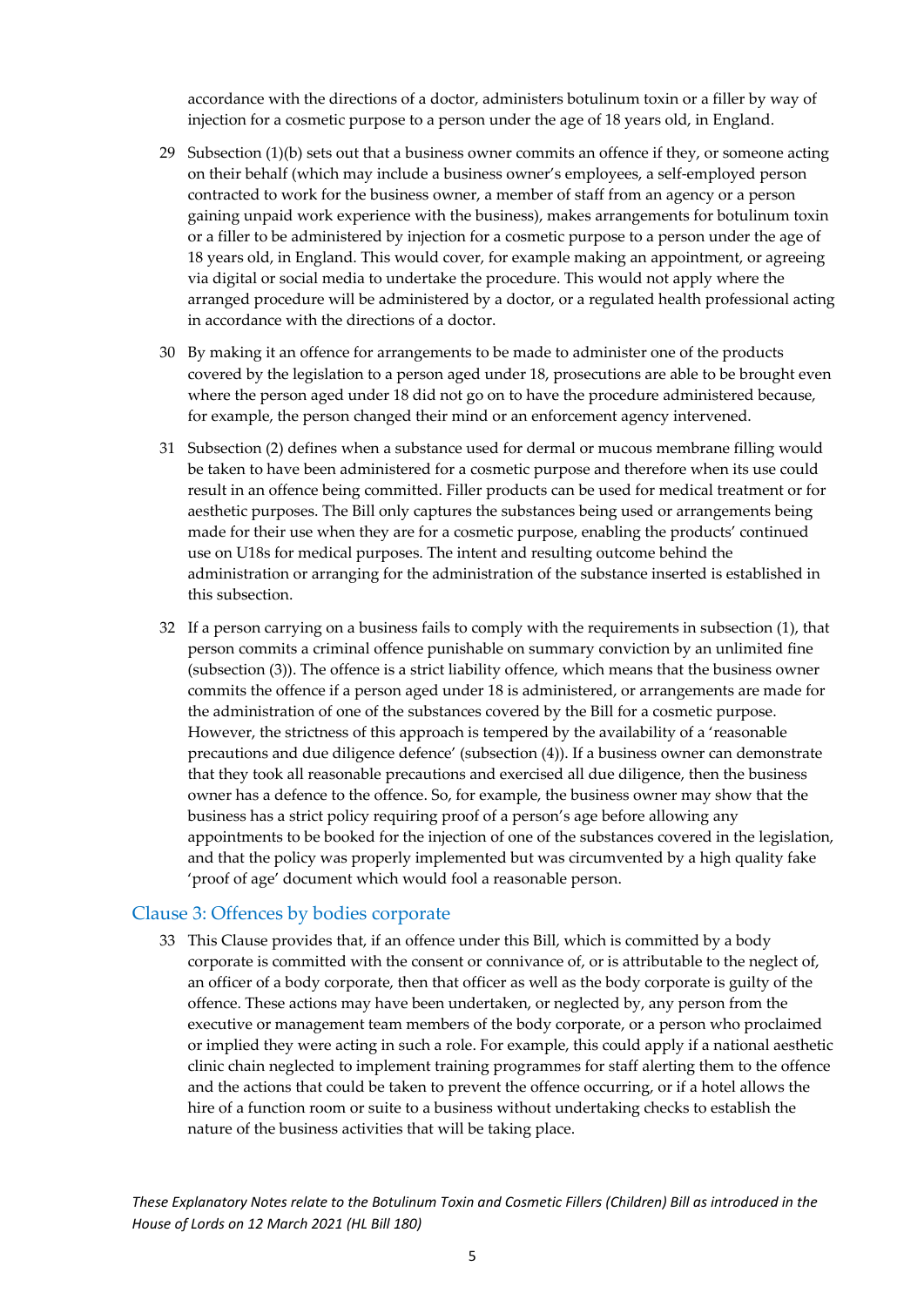#### <span id="page-6-0"></span>Clause 4: Enforcement

- 34 Subsection (1) sets out that local authorities (as defined in subsection (1)) can enforce in their area the provisions of Clauses 2 and 3.
- 35 Subsection (2) outlines that the Bill does not create any new enforcement or investigatory powers, and local authorities are to use the powers already accorded to them under Schedule 5 of the Consumer Rights Act 2015.
- 36 Subsection (3) sets out an amendment consequential on subsection (2) to enable local authorities to enforce the provisions set out in this Bill through the powers accorded to them under Schedule 5 of the Consumer Rights Act 2015.

#### <span id="page-6-1"></span>Clause 5: Power to make consequential provision

37 This Clause enables regulations which may be consequential on this Bill to be made by statutory instrument.

#### <span id="page-6-2"></span>Clause 6: Extent, commencement and short title

- 38 Subsection (1) sets out the territorial extent of the Bill. Sections 4(3) and 5, which contain the power to make consequential provisions, extend to England and Wales, Scotland and Northern Ireland. The other provisions in the Bill extend to England and Wales only.
- 39 Subsection (3) provides for Clauses 1 to 4 to come into force at a time appointed by the Secretary of State by statutory instrument.
- 40 Subsection (4) sets out that the power to make consequential amendments and the territorial extent of the Bill come into force on the day the Act is passed in Parliament.
- 41 Subsection (5) sets out the short title of the Bill as the Botulinum Toxin and Cosmetic Fillers (Children) Act 2020.

### <span id="page-6-3"></span>**European Convention on Human Rights**

- 42 This is a Private Member's Bill and the Department of Health and Social Care is not required to give a statement of compatibility with the Human Rights Act 1998, in accordance with section 19(1)(a) of that Act. The Department of Health and Social Care has, nevertheless, considered the question of compatibility and has concluded that the provisions of the Bill are compatible with the Convention Rights.
- 43 The Bill restricts the choice of U18s in their personal choices as to an individual's desired appearance, whether in public or in private life. This could constitute an interference with their rights under Article 8 of the European Convention on Human Rights ("ECHR"). The rights in Article 8 are qualified in particular so as to permit necessary measures for the protection of health. It is considered necessary and proportionate to protect the health of persons under the age of 18 such that the administration of botulinum toxin and cosmetic fillers is only carried out by doctors or a regulated health practitioner acting in accordance with directions of a doctor registered with the General Medical Council ("GMC").
- 44 The GMC has issued guidance to doctors about the cosmetic treatment of persons under 18. It is considered that the restriction in the Bill as to administration of the products in question to persons under 18 is a necessary and proportionate response, having regard in particular to the potential harm and the GMC guidance, to the need to protect their health. It is further considered that the measures introduced by this Bill will demonstrate compliance with the positive obligation under Article 8, to have in place appropriate measures for the protection of public health.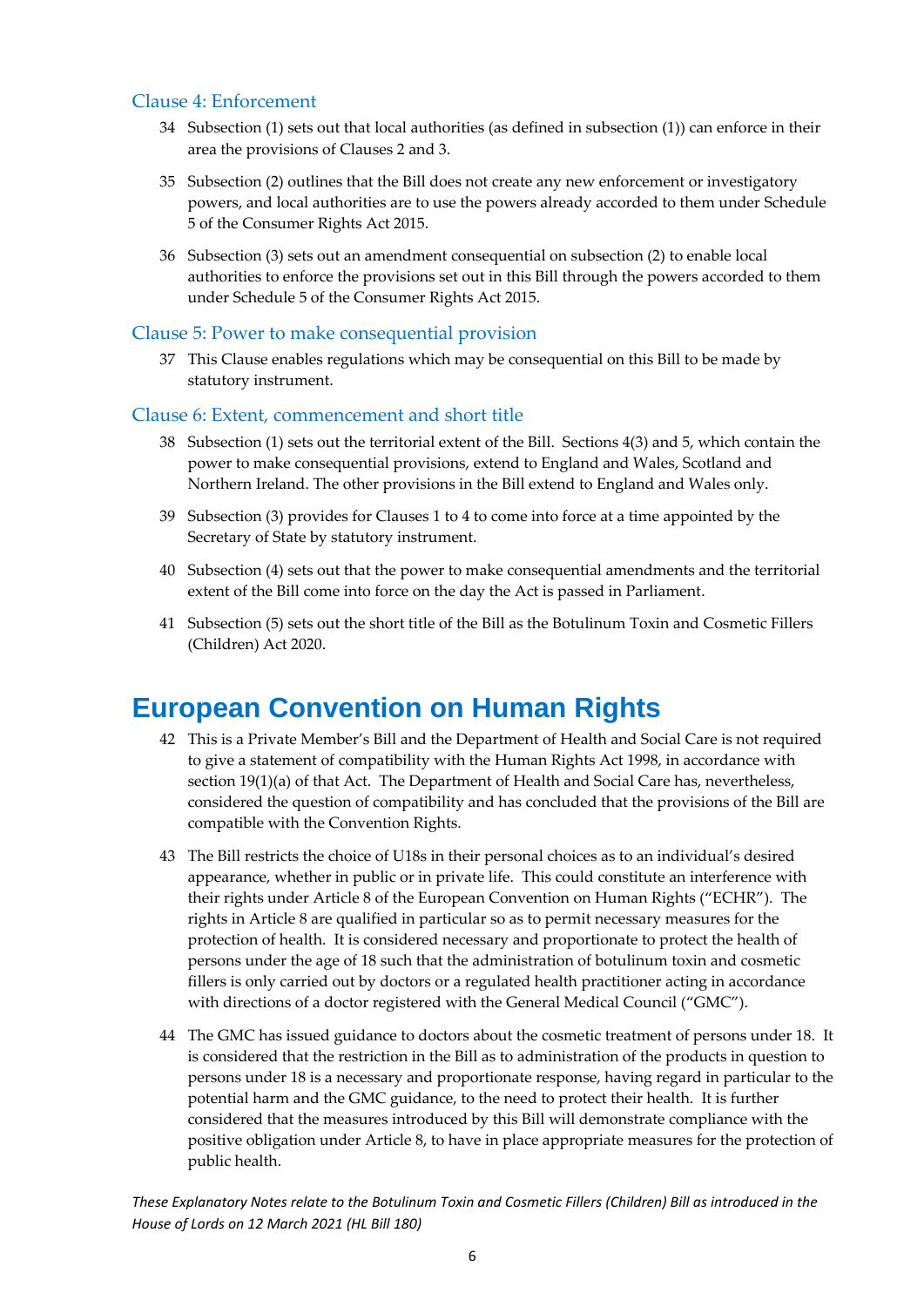- 45 The Bill restricts the administration of those products to U18s so that they can be administered only by a doctor; or by a nurse, dentist, pharmacist (or Northern Ireland equivalent) in accordance with the directions of a doctor. This affects existing business practices and gives rises to a question under Article 1 of Protocol 1 ECHR. An interference with property can be justified under that Article if it is in the public or general interest.
- 46 The justification for the restriction in the Bill is to increase protection for children and young people by ensuring that any procedures authorised on the basis of a medical need by an appropriately qualified, insured and regulated practitioner. The restrictions apply only in respect of minors, who are at a vulnerable stage of their physical and emotional development (and in respect of whom the potential risks to both physical and emotional health can result from these procedures), it is considered that any interference could be justified on the basis that it serves a legitimate interest (the protection of public health).

## <span id="page-7-0"></span>**Financial Implications of the Bill**

47 The provisions in this Bill may result in an increase in revenue support paid under the Local Government Finance Act 1988 to enable local authorities in England to carry out the new functions conferred on them by Clause 4 of the Bill.

#### <span id="page-7-1"></span>Parliamentary Approval for Financial Costs

48 A money resolution is required for the Bill. On 17 November 2020 Parliament gave approval to pass the money resolution and associated costs for the Bill.

### <span id="page-7-2"></span>**Related Documents**

- 'Review of the Regulation of Cosmetic Interventions' Sir Bruce Keogh's Independent report 2013: [https://www.gov.uk/government/publications/review-of-the-regulation-of-cosmetic](https://www.gov.uk/government/publications/review-of-the-regulation-of-cosmetic-interventions)[interventions](https://www.gov.uk/government/publications/review-of-the-regulation-of-cosmetic-interventions)
- 'Government Response to the Review of the Regulation of Cosmetic Interventions' UK Government 2014: [https://assets.publishing.service.gov.uk/government/uploads/system/uploads/attachment\\_dat](https://assets.publishing.service.gov.uk/government/uploads/system/uploads/attachment_data/file/279431/Government_response_to_the_review_of_the_regulation_of_cosmetic_interventions.pdf) a/file/279431/Government response to the review of the regulation of cosmetic interventi [ons.pdf](https://assets.publishing.service.gov.uk/government/uploads/system/uploads/attachment_data/file/279431/Government_response_to_the_review_of_the_regulation_of_cosmetic_interventions.pdf)
- 'Good Medical Practice' General Medical Council guidance for doctors: [https://www.gmc](https://www.gmc-uk.org/ethical-guidance/ethical-guidance-for-doctors/good-medical-practice)[uk.org/ethical-guidance/ethical-guidance-for-doctors/good-medical-practice](https://www.gmc-uk.org/ethical-guidance/ethical-guidance-for-doctors/good-medical-practice)
- 'Guidance for doctors who offer cosmetic interventions' General Medical Council guidance for doctors: [https://www.gmc-uk.org/ethical-guidance/ethical-guidance-for-doctors/cosmetic](https://www.gmc-uk.org/ethical-guidance/ethical-guidance-for-doctors/cosmetic-interventions)[interventions](https://www.gmc-uk.org/ethical-guidance/ethical-guidance-for-doctors/cosmetic-interventions)